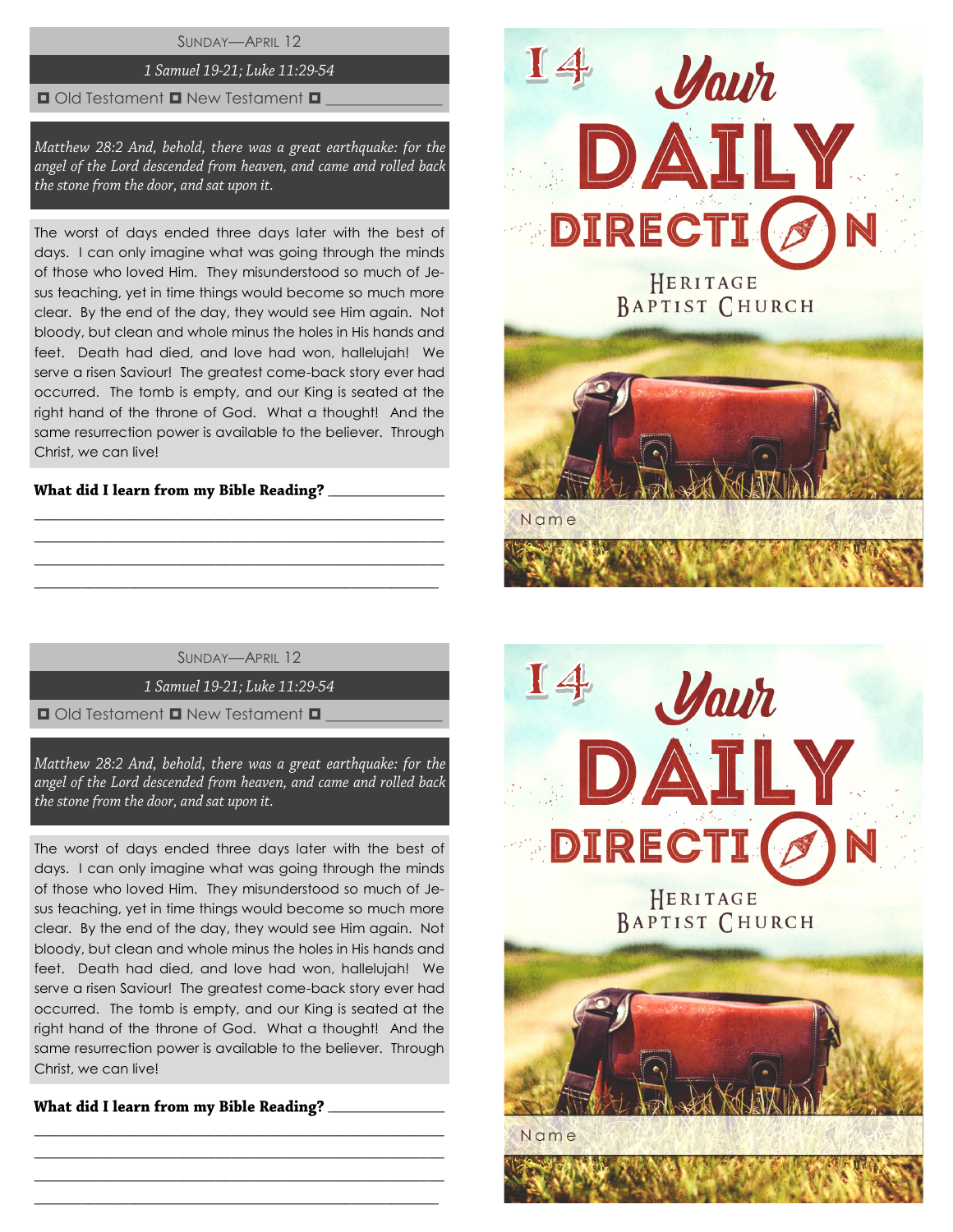MONDAY—APRIL 6

### 1 Samuel 4-6: Luke 9:1-17

#### $\Box$  Old Testament  $\Box$  New Testament  $\Box$

Matthew 21:9 And the multitudes that went before, and that followed, cried, saying, Hosanna to the Son of David: Blessed is he that cometh in the name of the Lord; Hosanna in the highest.

Somewhere around 1990 years ago, our Saviour entered Jerusalem yesterday. He was hailed by many as the King of the Jews as He entered the holy city in prophetic fashion. What a glorious day! To the Pharisees, this was the beginning of the end of Jesus. The attention Christ was getting was all that they could take. There pride and misunderstanding of Scripture would bring them to unthinkable measures. Our Messiah knew that this was the end of the beginning. Yes, in a few days, He would be crucified, but our King would rise victorious. Jesus knows the end from the beginning. Life is filled with ups and downs, but we can trust Him. He has a plan. Man is NOT in control. Disease is not in control. God is.

## $\frac{1}{2}$

SATURDAY—APRIL 11

1 Samuel 17-18; Luke 11:1-28

 $\Box$  Old Testament  $\Box$  New Testament  $\Box$ 

Mark 16:1 And when the sabbath was past, Mary Magdalene, and Mary the mother of James, and Salome, had bought sweet spices, **that they might come** and anoint him.

To reiterate the point from yesterday, notice a subtle clue in today's text. Mary had BOUGHT spices. There had to be a day between the sabbaths in order for this to happen because the Jew could not PURCHASE anything on a Sabbath day. So, sometime between Thursday night and Friday night, the Marys secured some spices to anoint the body of Jesus, Mark 16:2 says, **"And very early in the morning the first day of the week, they came** unto the sepulchre at the rising of the sun." In my opinion, there is a couple of days between verse 1 and 2. The phrase, "That they might come…" speaks of something they would do in the future, but not right away. Just a thought. Form your own conclusion.

### What did I learn from my Bible Reading? \_\_\_\_

MONDAY—APRIL 6

\_\_\_\_\_\_\_\_\_\_\_\_\_\_\_\_\_\_\_\_\_\_\_\_\_\_\_\_\_\_\_\_\_\_\_\_\_\_\_\_\_\_\_\_\_\_\_\_\_\_\_\_ \_\_\_\_\_\_\_\_\_\_\_\_\_\_\_\_\_\_\_\_\_\_\_\_\_\_\_\_\_\_\_\_\_\_\_\_\_\_\_\_\_\_\_\_\_\_\_\_\_\_\_\_ \_\_\_\_\_\_\_\_\_\_\_\_\_\_\_\_\_\_\_\_\_\_\_\_\_\_\_\_\_\_\_\_\_\_\_\_\_\_\_\_\_\_\_\_\_\_\_\_\_\_\_\_ \_\_\_\_\_\_\_\_\_\_\_\_\_\_\_\_\_\_\_\_\_\_\_\_\_\_\_\_\_\_\_\_\_\_\_\_\_\_\_\_\_\_\_\_\_\_\_\_\_\_\_\_

1 Samuel 4-6: Luke 9:1-17

 $\Box$  Old Testament  $\Box$  New Testament  $\Box$ 

Matthew 21:9 And the multitudes that went before, and that followed, cried, saying, Hosanna to the Son of David: Blessed is he that cometh in the name of the Lord; Hosanna in the highest.

Somewhere around 1990 years ago, our Saviour entered Jerusalem yesterday. He was hailed by many as the King of the Jews as He entered the holy city in prophetic fashion. What a glorious day! To the Pharisees, this was the beginning of the end of Jesus. The attention Christ was getting was all that they could take. There pride and misunderstanding of Scripture would bring them to unthinkable measures. Our Messiah knew that this was the end of the beginning. Yes, in a few days, He would be crucified, but our King would rise victorious. Jesus knows the end from the beginning. Life is filled with ups and downs, but we can trust Him. He has a plan. Man is NOT in control. Disease is not in control. God is.

\_\_\_\_\_\_\_\_\_\_\_\_\_\_\_\_\_\_\_\_\_\_\_\_\_\_\_\_\_\_\_\_\_\_\_\_\_\_\_\_\_\_\_\_\_\_\_\_\_\_\_\_ \_\_\_\_\_\_\_\_\_\_\_\_\_\_\_\_\_\_\_\_\_\_\_\_\_\_\_\_\_\_\_\_\_\_\_\_\_\_\_\_\_\_\_\_\_\_\_\_\_\_\_\_ \_\_\_\_\_\_\_\_\_\_\_\_\_\_\_\_\_\_\_\_\_\_\_\_\_\_\_\_\_\_\_\_\_\_\_\_\_\_\_\_\_\_\_\_\_\_\_\_\_\_\_\_ \_\_\_\_\_\_\_\_\_\_\_\_\_\_\_\_\_\_\_\_\_\_\_\_\_\_\_\_\_\_\_\_\_\_\_\_\_\_\_\_\_\_\_\_\_\_\_\_\_\_\_\_

What did I learn from my Bible Reading?\_\_\_\_\_\_\_\_\_\_

SATURDAY—APRIL 11

\_\_\_\_\_\_\_\_\_\_\_\_\_\_\_\_\_\_\_\_\_\_\_\_\_\_\_\_\_\_\_\_\_\_\_\_\_\_\_\_\_\_\_\_\_\_\_\_\_\_\_\_ \_\_\_\_\_\_\_\_\_\_\_\_\_\_\_\_\_\_\_\_\_\_\_\_\_\_\_\_\_\_\_\_\_\_\_\_\_\_\_\_\_\_\_\_\_\_\_\_\_\_\_\_ \_\_\_\_\_\_\_\_\_\_\_\_\_\_\_\_\_\_\_\_\_\_\_\_\_\_\_\_\_\_\_\_\_\_\_\_\_\_\_\_\_\_\_\_\_\_\_\_\_\_\_\_ \_\_\_\_\_\_\_\_\_\_\_\_\_\_\_\_\_\_\_\_\_\_\_\_\_\_\_\_\_\_\_\_\_\_\_\_\_\_\_\_\_\_\_\_\_\_\_\_\_\_\_\_

1 Samuel 17-18; Luke 11:1-28

 $\Box$  Old Testament  $\Box$  New Testament  $\Box$ 

Mark 16:1 And when the sabbath was past, Mary Magdalene, and Mary the mother of James, and Salome, had bought sweet spices, **that they might come** and anoint him.

To reiterate the point from yesterday, notice a subtle clue in today's text. Mary had BOUGHT spices. There had to be a day between the sabbaths in order for this to happen because the Jew could not PURCHASE anything on a Sabbath day. So, sometime between Thursday night and Friday night, the Marys secured some spices to anoint the body of Jesus, Mark 16:2 says, **"And very early in the morning the first day of the week, they came** unto the sepulchre at the rising of the sun." In my opinion, there is a couple of days between verse 1 and 2. The phrase, "That they might come…" speaks of something they would do in the future, but not right away. Just a thought. Form your own conclusion.

\_\_\_\_\_\_\_\_\_\_\_\_\_\_\_\_\_\_\_\_\_\_\_\_\_\_\_\_\_\_\_\_\_\_\_\_\_\_\_\_\_\_\_\_\_\_\_\_\_\_\_\_ \_\_\_\_\_\_\_\_\_\_\_\_\_\_\_\_\_\_\_\_\_\_\_\_\_\_\_\_\_\_\_\_\_\_\_\_\_\_\_\_\_\_\_\_\_\_\_\_\_\_\_\_ \_\_\_\_\_\_\_\_\_\_\_\_\_\_\_\_\_\_\_\_\_\_\_\_\_\_\_\_\_\_\_\_\_\_\_\_\_\_\_\_\_\_\_\_\_\_\_\_\_\_\_\_ \_\_\_\_\_\_\_\_\_\_\_\_\_\_\_\_\_\_\_\_\_\_\_\_\_\_\_\_\_\_\_\_\_\_\_\_\_\_\_\_\_\_\_\_\_\_\_\_\_\_\_\_

## What did I learn from my Bible Reading? \_\_\_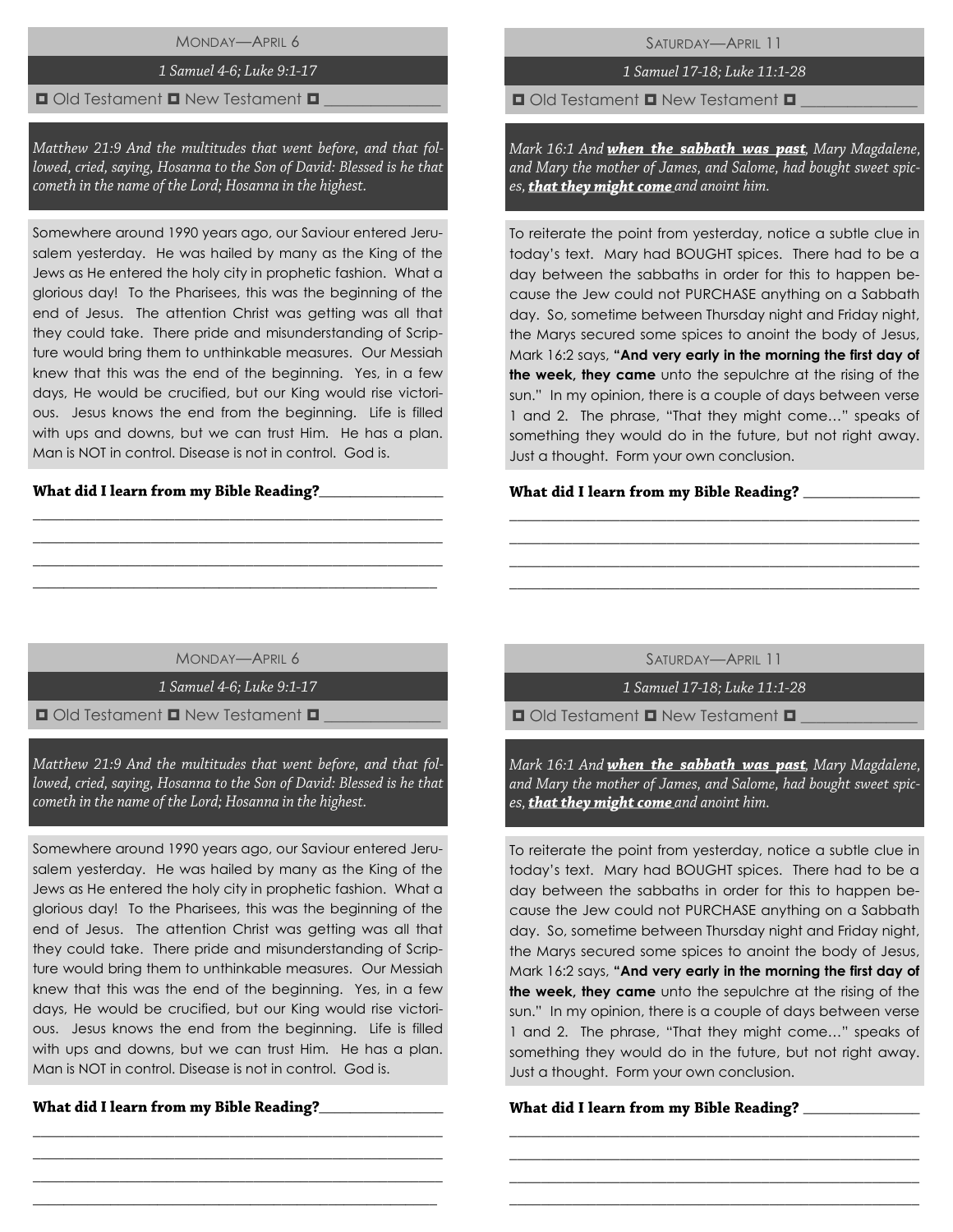FRIDAY—APRIL 10

# 1 Samuel 15-16; Luke 10:25-42

 $\Box$  Old Testament  $\Box$  New Testament  $\Box$ 

Mt 27:62 Now **the next day** that followed the day of the preparation, the chief priests and Pharisees came together unto Pilate, Mt 27:64 Command therefore that the sepulchre be made sure *until* the third day,

Let's be academic. Many get confused about this, but it's not that hard. Jesus was crucified on our Wednesday and was laid in the tomb on Wed evening. The next day, the religious leaders got together to be sure Jesus stayed sealed in that tomb for three days! Confusion comes to some because the "Sabbath" is mentioned a few different times in the four Gospels. You see, there were two Sabbaths—the Passover Sabbath which began on Wed night at sundown (6PM), there was a day in between, and then the regular Sabbath on the 7th day (beginning on Fri. eve at sundown). The only good thing about good Friday is that there was one more day until the resurrection!

# What did I learn from my Bible Reading? \_\_\_

TUESDAY—APRIL 7

# 1 Samuel 7-9; Luke 9:18-36

 $\Box$  Old Testament  $\Box$  New Testament  $\Box$ 

Matthew 21:23 And when he was come into the temple, the chief priests and the elders of the people came unto him as he was teaching, and said, By what authority doest thou these things? and who gave thee this authority?

The next day (our Monday) (21:18), Jesus went back into the city after spending the night in Bethany. It was on this day that he would interact with folks...teaching and debating. We find in the text above that the religious leaders challenged the authority of Jesus. In other words, they were saying to Him, "Who are YOU to tell US?!" "Who do you think YOU are?" We would never think to use such presumptuous language toward our God, but sometimes our actions make the same bold statement. Does the way you live your live challenge the authority of God? Is He your Lord? Yield to Him. Recommit your submission to His authority in your life.

# What did I learn from my Bible Reading?\_\_\_\_\_

FRIDAY—APRIL 10

\_\_\_\_\_\_\_\_\_\_\_\_\_\_\_\_\_\_\_\_\_\_\_\_\_\_\_\_\_\_\_\_\_\_\_\_\_\_\_\_\_\_\_\_\_\_\_\_\_\_\_\_ \_\_\_\_\_\_\_\_\_\_\_\_\_\_\_\_\_\_\_\_\_\_\_\_\_\_\_\_\_\_\_\_\_\_\_\_\_\_\_\_\_\_\_\_\_\_\_\_\_\_\_\_ \_\_\_\_\_\_\_\_\_\_\_\_\_\_\_\_\_\_\_\_\_\_\_\_\_\_\_\_\_\_\_\_\_\_\_\_\_\_\_\_\_\_\_\_\_\_\_\_\_\_\_\_ \_\_\_\_\_\_\_\_\_\_\_\_\_\_\_\_\_\_\_\_\_\_\_\_\_\_\_\_\_\_\_\_\_\_\_\_\_\_\_\_\_\_\_\_\_\_\_\_\_\_\_\_

1 Samuel 15-16; Luke 10:25-42

 $\Box$  Old Testament  $\Box$  New Testament  $\Box$ 

Mt 27:62 Now **the next day** that followed the day of the preparation, the chief priests and Pharisees came together unto Pilate, Mt 27:64 Command therefore that the sepulchre be made sure *until* the third day.

Let's be academic. Many get confused about this, but it's not that hard. Jesus was crucified on our Wednesday and was laid in the tomb on Wed evening. The next day, the religious leaders got together to be sure Jesus stayed sealed in that tomb for three days! Confusion comes to some because the "Sabbath" is mentioned a few different times in the four Gospels. You see, there were two Sabbaths—the Passover Sabbath which began on Wed night at sundown (6PM), there was a day in between, and then the regular Sabbath on the 7th day (beginning on Fri. eve at sundown). The only good thing about good Friday is that there was one more day until the resurrection!

\_\_\_\_\_\_\_\_\_\_\_\_\_\_\_\_\_\_\_\_\_\_\_\_\_\_\_\_\_\_\_\_\_\_\_\_\_\_\_\_\_\_\_\_\_\_\_\_\_\_\_\_ \_\_\_\_\_\_\_\_\_\_\_\_\_\_\_\_\_\_\_\_\_\_\_\_\_\_\_\_\_\_\_\_\_\_\_\_\_\_\_\_\_\_\_\_\_\_\_\_\_\_\_\_ \_\_\_\_\_\_\_\_\_\_\_\_\_\_\_\_\_\_\_\_\_\_\_\_\_\_\_\_\_\_\_\_\_\_\_\_\_\_\_\_\_\_\_\_\_\_\_\_\_\_\_\_ \_\_\_\_\_\_\_\_\_\_\_\_\_\_\_\_\_\_\_\_\_\_\_\_\_\_\_\_\_\_\_\_\_\_\_\_\_\_\_\_\_\_\_\_\_\_\_\_\_\_\_\_

\_\_\_\_\_\_\_\_\_\_\_\_\_\_\_

TUESDAY—APRIL 7

\_\_\_\_\_\_\_\_\_\_\_\_\_\_\_\_\_\_\_\_\_\_\_\_\_\_\_\_\_\_\_\_\_\_\_\_\_\_\_\_\_\_\_\_\_\_\_\_\_\_\_\_ \_\_\_\_\_\_\_\_\_\_\_\_\_\_\_\_\_\_\_\_\_\_\_\_\_\_\_\_\_\_\_\_\_\_\_\_\_\_\_\_\_\_\_\_\_\_\_\_\_\_\_\_ \_\_\_\_\_\_\_\_\_\_\_\_\_\_\_\_\_\_\_\_\_\_\_\_\_\_\_\_\_\_\_\_\_\_\_\_\_\_\_\_\_\_\_\_\_\_\_\_\_\_\_\_ \_\_\_\_\_\_\_\_\_\_\_\_\_\_\_\_\_\_\_\_\_\_\_\_\_\_\_\_\_\_\_\_\_\_\_\_\_\_\_\_\_\_\_\_\_\_\_\_\_\_\_\_

1 Samuel 7-9; Luke 9:18-36

 $\Box$  Old Testament  $\Box$  New Testament  $\Box$ 

Matthew 21:23 And when he was come into the temple, the chief priests and the elders of the people came unto him as he was teaching, and said, By what authority doest thou these things? and who gave thee this authority?

The next day (our Monday) (21:18), Jesus went back into the city after spending the night in Bethany. It was on this day that he would interact with folks...teaching and debating. We find in the text above that the religious leaders challenged the authority of Jesus. In other words, they were saying to Him, "Who are YOU to tell US?!" "Who do you think YOU are?" We would never think to use such presumptuous language toward our God, but sometimes our actions make the same bold statement. Does the way you live your live challenge the authority of God? Is He your Lord? Yield to Him. Recommit your submission to His authority in your life.

\_\_\_\_\_\_\_\_\_\_\_\_\_\_\_\_\_\_\_\_\_\_\_\_\_\_\_\_\_\_\_\_\_\_\_\_\_\_\_\_\_\_\_\_\_\_\_\_\_\_\_\_ \_\_\_\_\_\_\_\_\_\_\_\_\_\_\_\_\_\_\_\_\_\_\_\_\_\_\_\_\_\_\_\_\_\_\_\_\_\_\_\_\_\_\_\_\_\_\_\_\_\_\_\_ \_\_\_\_\_\_\_\_\_\_\_\_\_\_\_\_\_\_\_\_\_\_\_\_\_\_\_\_\_\_\_\_\_\_\_\_\_\_\_\_\_\_\_\_\_\_\_\_\_\_\_\_ \_\_\_\_\_\_\_\_\_\_\_\_\_\_\_\_\_\_\_\_\_\_\_\_\_\_\_\_\_\_\_\_\_\_\_\_\_\_\_\_\_\_\_\_\_\_\_\_\_\_\_\_

What did I learn from my Bible Reading?\_\_\_\_\_\_\_\_\_\_